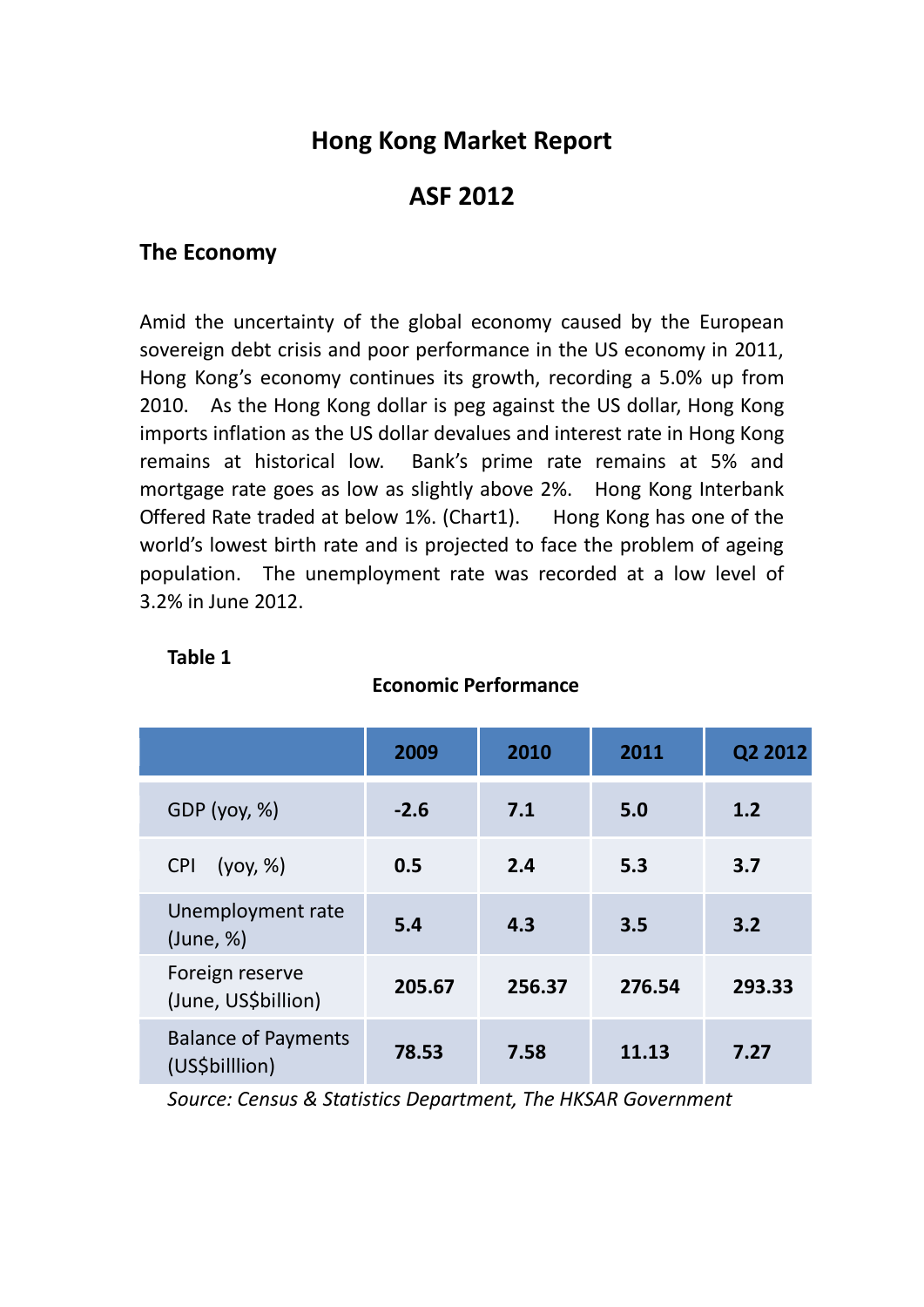**Chart 1**



*Source : Census & Statistics Department, The HKSAR Government*

The extremely low interest rate, anticipation of high inflation rate, together with the low supply of land has contributed to the surge in property price. Price of residential properties increased by over 20% in 2011. In order to cool down the overheated property market, the government put forward a special stamp duty in November 2011 which was levied on properties which were resold within 24 months after the date of acquisition. However, the effect of the SSD was short lived. Abundant liquidity, low interest rate, participation by foreign investors and the U.S. Federal Reserve announcement of QE3 on 13th September 2012 caused property prices to rise sharply again. In October 2012, the Government amended the SSD to levy properties which will be resold within 36 months. The government also put forward a Buyer's Stamp Duty on residential properties acquired by non Hong Kong permanent resident at a rate of 15%.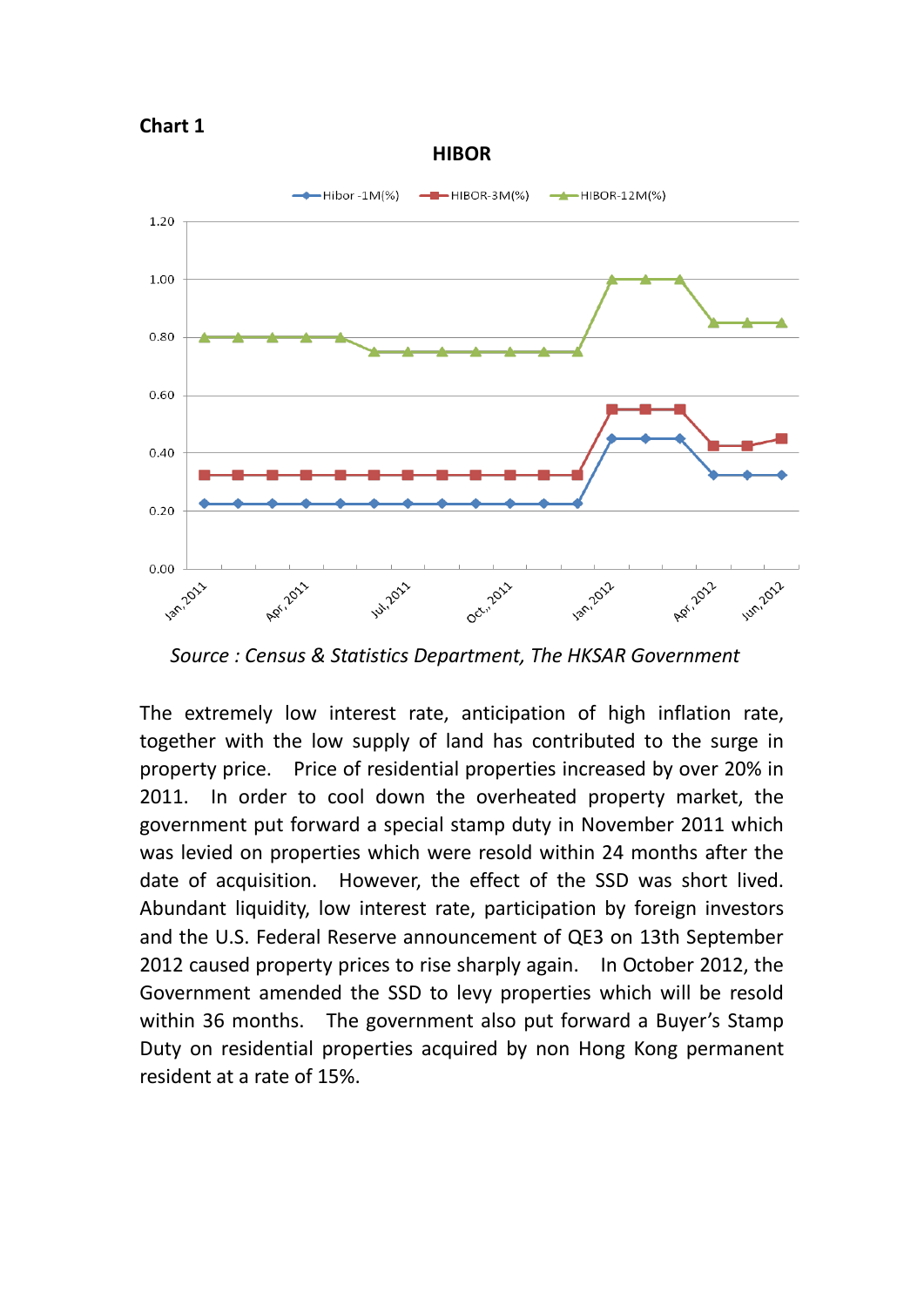



**Inflation rate, January 2011 – September 2012**



Shanghai Stock Exchange Composite Index and the Shenzhen Stock Exchange Composite Index continue its downward trend throughout 2011 up to Q3 2012. China's economy shows sign of slowing down. As a result, investors lack confidence in the Hong Kong stock market. Share prices and trading volume remains low throughout the period. Most investment turns to the property market.

Hong Kong stays focus on its development as the offshore RMB centre and asset management hub. A series of products has been introduced by the exchange (which will be discussed later in this paper) to collaborate with this strategic development. China's Central Government supports these initiatives by announcing in August 2011 by the Vice Premier a series of policies in supporting Hong Kong's development as an offshore RMB business centre and the internationalization of RMB. These included: (i) introducing Mainland exchange-traded funds (ETFs) on Hong Kong stocks; (ii) developing channels to facilitate the cycling of RMB between Hong Kong and the Mainland; and (iii) the RMB Qualified Foreign Institutional Investor (RQFII) scheme. As it is expected that RMB exchange rate is near equilibrium, the growth of RMB deposit in HK starts to stabilize. RMB certificates of deposit and bank deposits reaches RMB683 billion by end June 2012.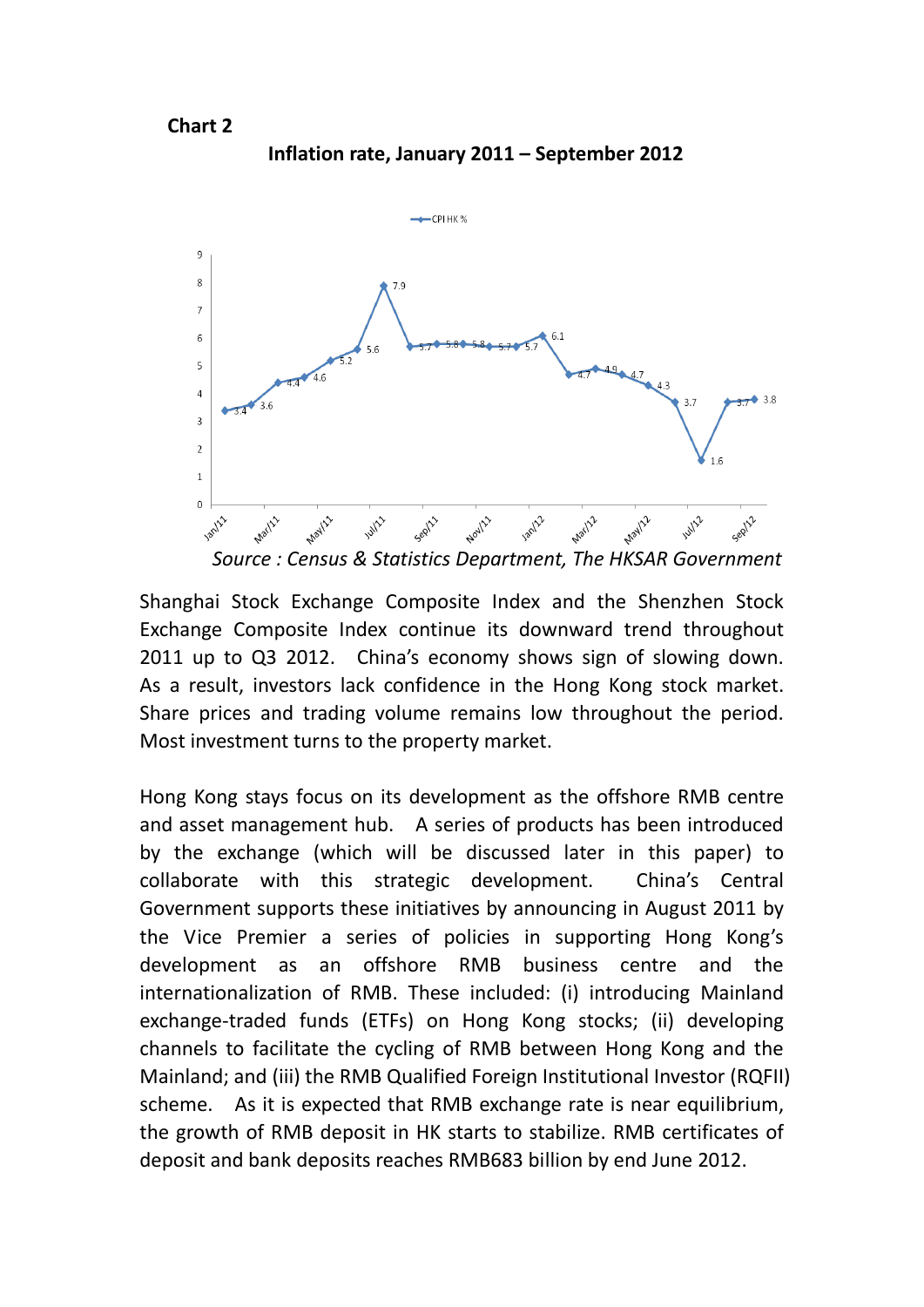# **Capital Market**

As of June 2012, a total of 1,519 companies were listed in Hong Kong with a total market capitalization of over US\$2,362 billion. Trading in derivatives warrants and Callable Bull Bear Contracts remains active.

### **Table 2**

| <b>June 2012</b> |                                        |        | <b>June 2009</b>    |
|------------------|----------------------------------------|--------|---------------------|
| 1,519            | 1,448                                  | 1,344  | 1,273               |
| 18,429           | 21,104                                 | 17,131 | 14,148              |
| 6,926            | 7,276                                  | 6,737  | 5,859               |
| 16               | 17                                     | 26     | 31                  |
| 4,032            | 4,836                                  | 4,114  | 2,726               |
| 1,021            | 711                                    | 1,020  | 1,620               |
| 103              | 87                                     | 72     | 39                  |
| 231              | 173                                    | 158    | 167                 |
|                  | Total market capitalization (HK\$ Bil) |        | June 2011 June 2010 |

## **Listed shares (as at late June 2012 on the main and GEM boards)**

*Source: HKEx US\$1 = HK\$7.8*

A total of 84 IPOs were recorded between July 2011 and June 2012. Although number of IPO has dropped compared with the same period last year, Hong Kong's securities market led the world in fundraising through IPO for the third consecutive year in 2011. HK market raised US\$36.1 billion versus 2nd place NYSE at US\$31.4 billion (Table 3). It was the 10th consecutive year the market was among the world's top five in IPO fundraising.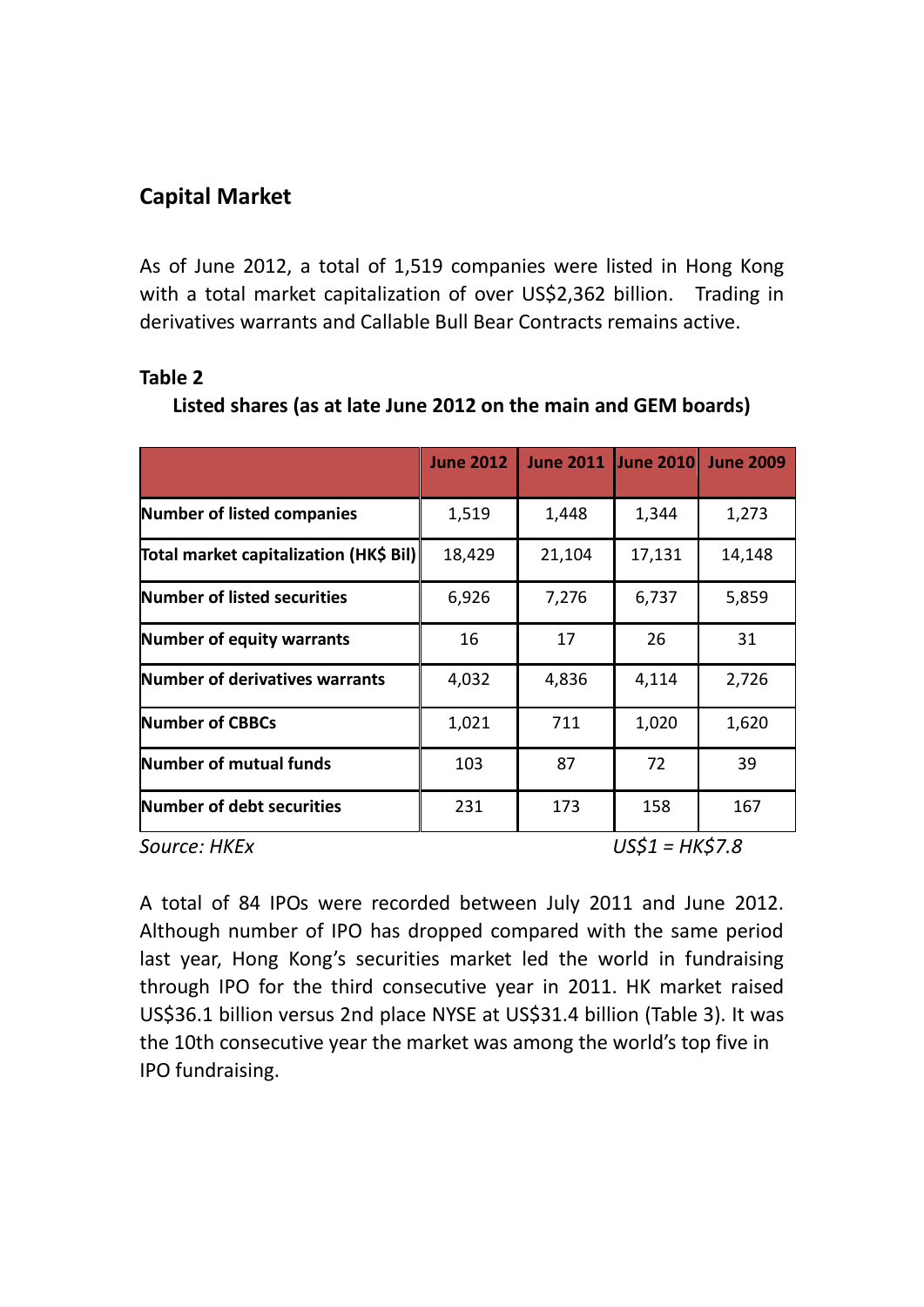## **Table 3**

|   | Hong Kong       | 36.1 | 6  | <b>NASDAQ</b> | 10.7 |
|---|-----------------|------|----|---------------|------|
| 2 | <b>New York</b> | 31.4 |    | Singapore     | 7.6  |
| 3 | Shenzhen        | 26.2 | 8  | Spain         | 5.3  |
| 4 | London          | 19.2 | 9  | <b>Brazil</b> | 4.4  |
| 5 | Shanghai        | 16.3 | 10 | Korea         | 3.6  |

# **IPO Fundraising in 2011 Exchange Deal Value (US\$ billion)**

*Source: Dealogic*

Acceptable jurisdiction in respect of listing of issuers reached 19. Hong Kong's securities market had listings from several overseas economies for the first time in 2011. They included the first Hong Kong Depository Receipts (HDR) listings by companies incorporated in Japan and the US. Also listing by a Kazakhstan and Italian company (Prada S.p.A) and also a company headquartered in Switzerland (Glencore International Plc). Melco Crown Entertainment Ltd was listed by way of introduction as the first NASDAQ listed company listed in Hong Kong.

### **Chart 3**



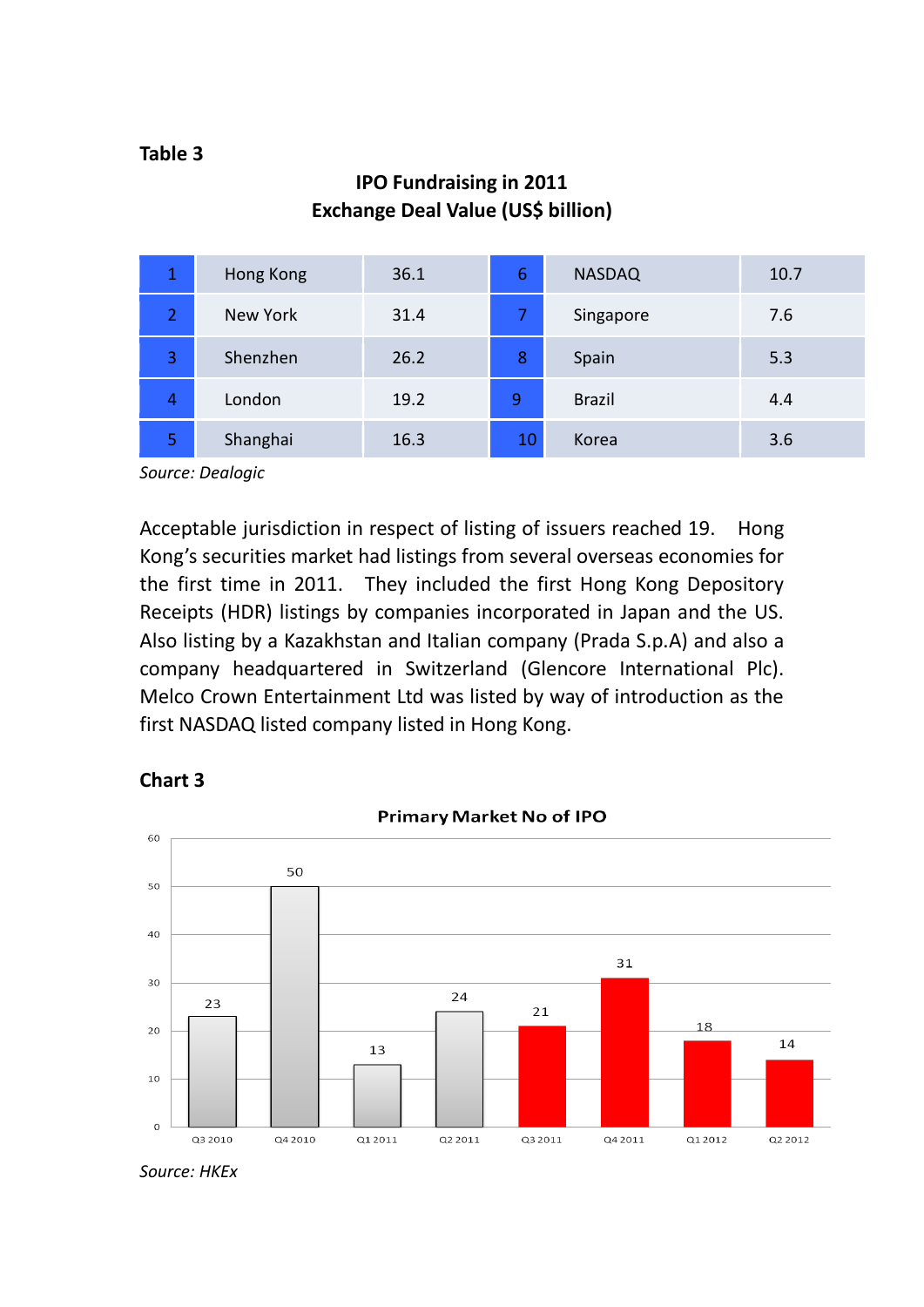



*Source: HKEx US\$1 = HK\$7.8*

On 22 November, the People's Bank of China (PBOC) and the HKMA signed a renewed currency swap agreement of RMB400 billion for a term of another three years to facilitate the development of Hong Kong's offshore RMB business.

On 27 June, the Treasury Markets Association (TMA) launched the fixing of spot US dollars against RMB in Hong Kong as a benchmark for the market exchange rates of US dollars against offshore RMB in Hong Kong

# **Equities Market**

The stock market generally remains bearish for the period as there was no sign of economic recovery in the US and Europe, the European sovereign debt crisis sees no sign of being solved, coupled with the fear that China has lost momentum in growth. It was not until the end of Q3 when the US Fed launches QE3, HK market saw a strong rebound of over 1600 index points or over 18% in 2 months. The average dividend yield for stocks reached 3.31% in 2011, a very attractive yield compared with 0.01% savings deposit rate at banks. Average P/E ratio at 9.68 times and average book value ratio at 1.41 times.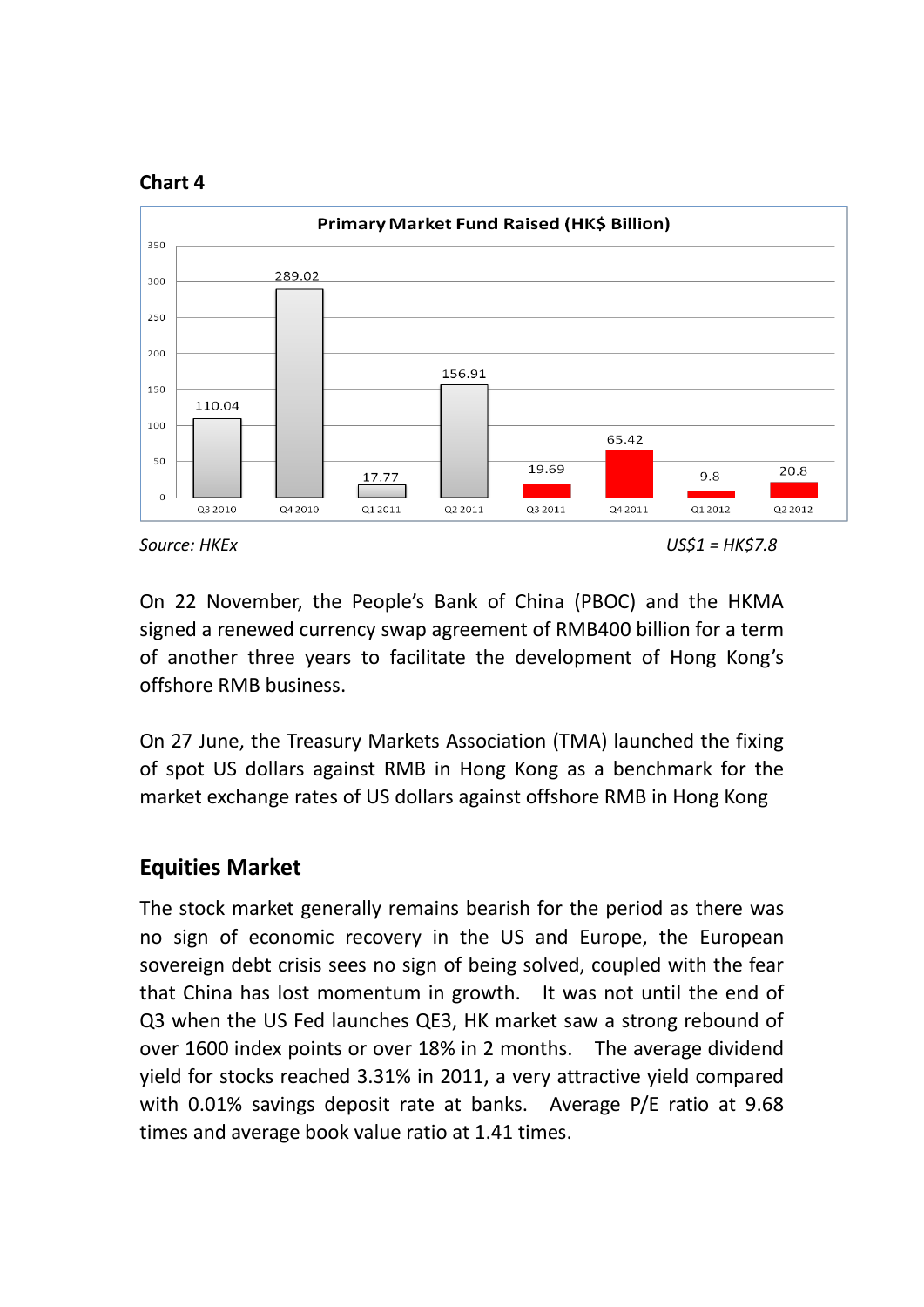**Chart 5**





#### *Source: ET Net*

Compared with an average daily turnover of over HK\$69 billion in 2010 and 2011, daily turnover dropped below HK\$50 billion for many of the months in 2012. The business environment for brokers is critical as the commission rate has dropped significantly due to price war. Commission for each securities transaction goes as low as US\$0.50. As of Q3 2012, there were 506 Stock Exchange brokers and 185 Futures Exchange brokers.



### **Chart 6**

Source: HKEx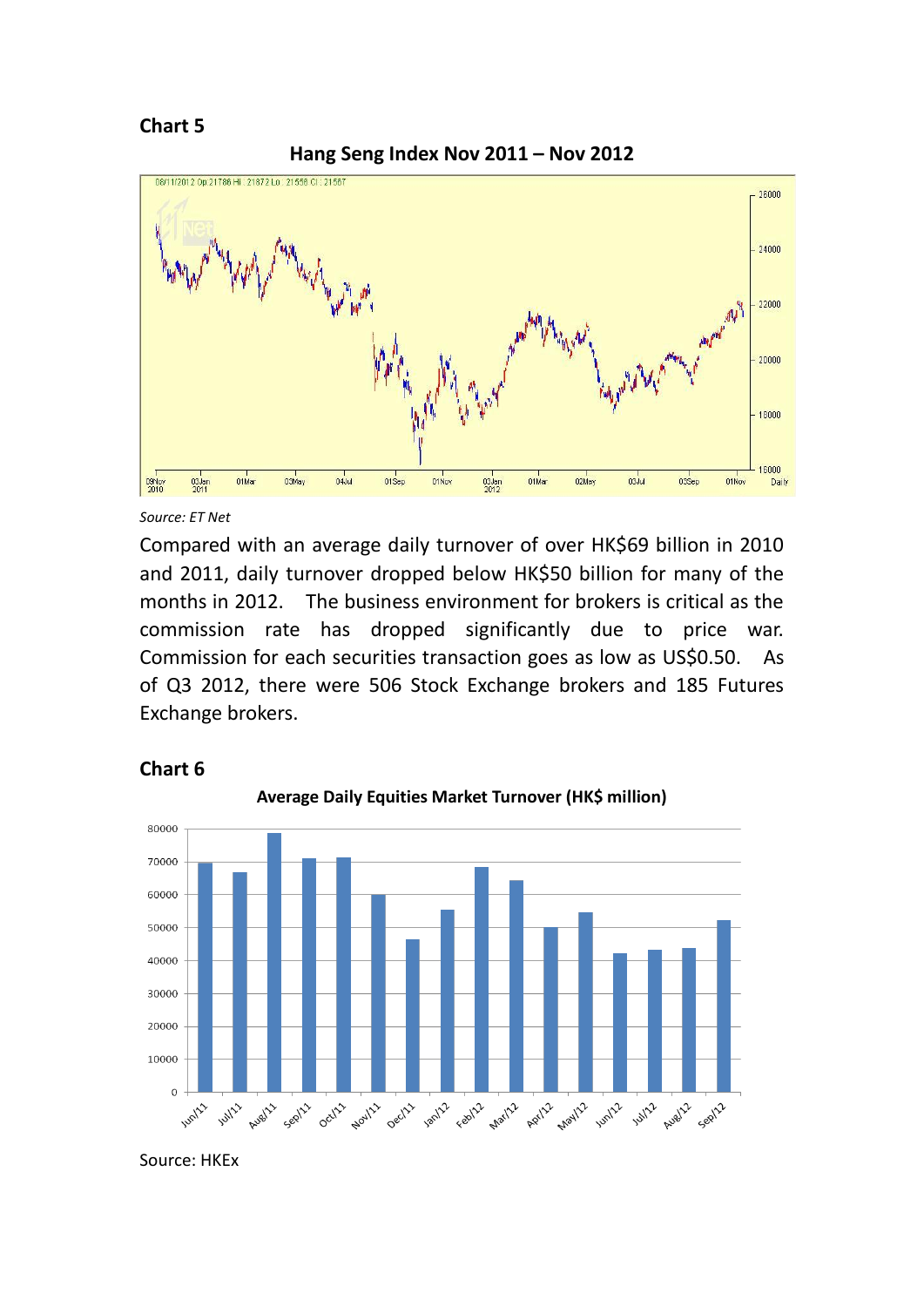Derivatives market experiences significant growth in recent years. Contract volume on all futures and options products grow from 98,538,258 contracts in 2009 to 116,054,377 contracts in 2010 and 140,493,472 contracts in 2011.

The HKEx has continued to introduce different RMB products. As of the end of June 2012, 27 RMB debt securities, one RMB REIT and one RMB ETF had been listed. China related stocks continue to be one of the most significant segments of the Hong Kong equities market both in terms of market capitalization and contribution to turnover. Out of the 1,519 listed companies in June 2012, 700 companies or 46.08% are Mainland Enterprises (Chart 7) defined as H share companies, red-chip companies and non-H share Mainland private enterprises. The 46.08% Mainland Enterprises accounts for 57.60% of market capitalization of the whole stock market and 70.10% of trading turnover. (Chart 8)

# **Chart 7 Number of Mainland Enterprises & its % to Total Listed Companies**



*Source: HKEx*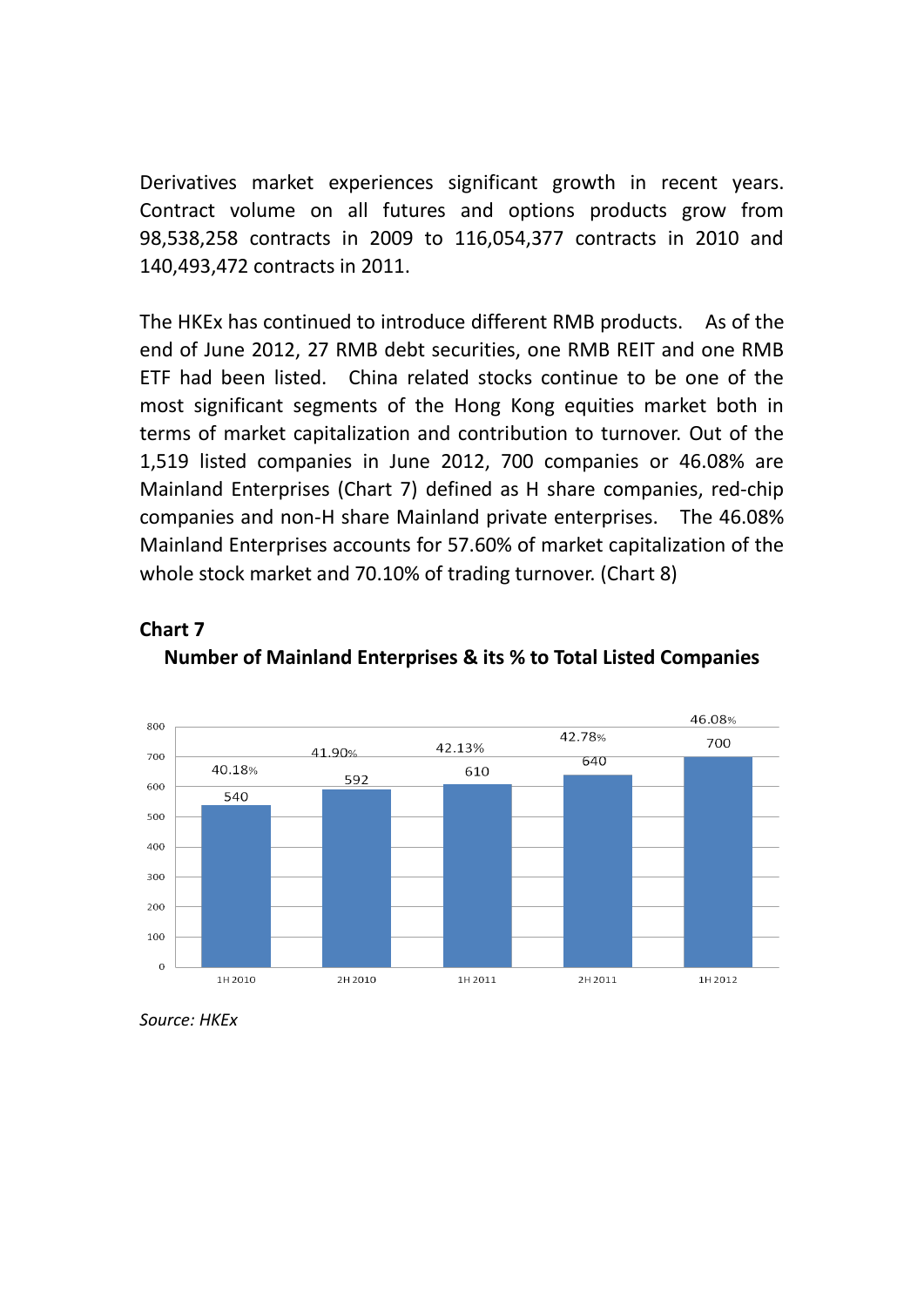

**Chart 8**

*Source: HKEx*

# **Major Events**

On 10 August 2011, HKEx's designated website for disseminating issuer information was disrupted by outside hacking attacks. Price sensitive announcements were unable to be posted on the website and 7 stocks had been suspended as a result. Subsequently, the exchange introduced a series of precautionary measures to ensure investors' access to issuer information, including new online bulletin boards, and clarified trading arrangements upon system disruption.

HKEx's RMB Equity Trading Support Facility (TSF) system was operationally ready on  $24<sup>th</sup>$  October 2011 as a backup facility for the trading of RMB stocks on the stock exchange. Where a client is unable to secure RMB for settlement for purchase of RMB denominated stocks, before placing the buy order, client can pre-arrange the exchange of RMB currency on settlement day through TSF participating brokers.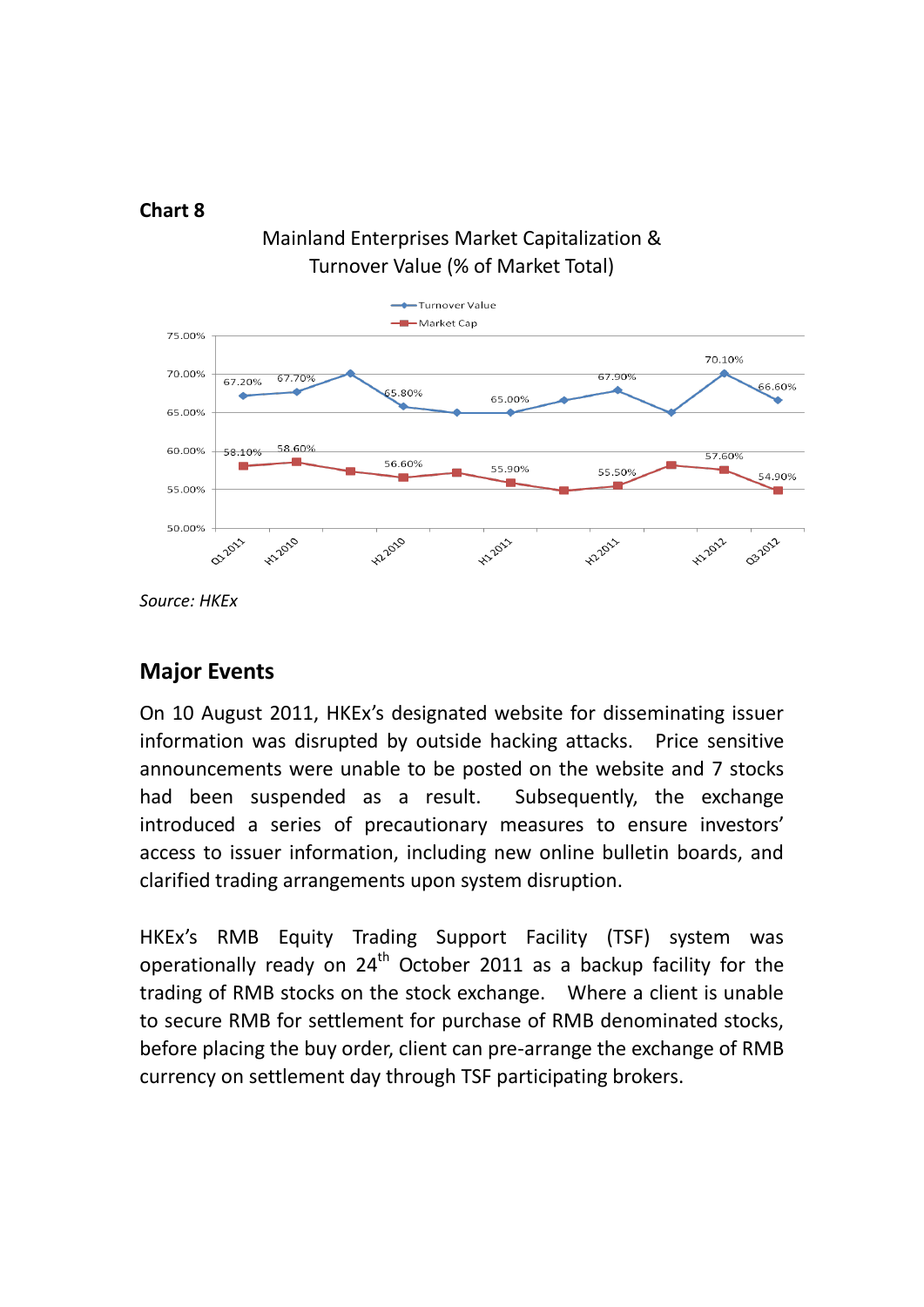On 29 November, HKT Trust was listed on the Stock Exchange of Hong Kong as the first listed business trust in Hong Kong.

On 5 December, HKEx upgraded the Third Generation Automatic Order Matching and Execution System (AMS/3) to version 3.8. The system's processing capacity was increased from 3,000 orders per second to 30,000 and the latency was reduced from 0.15 second to 2 milliseconds. The market data broadcast rate has been increased as well, doubling from 1,000 to 2,000 stock page updates per second.

To provide more means for investment RMB deposited in Hong Kong, the RQFII scheme was formalized in December 2011 as the Mainland Government and the Hong Kong Government signed Supplement VIII to the Mainland and Hong Kong Closer Economic Partnership Arrangement (CEPA8). The RMB Qualified Foreign Institutional Investor is a program that allows licensed foreign investors using RMB deposited in Hong Kong to buy and sell A shares in Shanghai and Shenzhen.

On 14 February 2012, HKEx listed the first ETF traded in RMB, the Hang Seng RMB Gold ETF.

HKEx introduced VHSI futures (volatility index) in February, being the first volatility futures introduced in Asia. The VHSI futures provide an instrument for investors to trade or hedge their exposure to volatility in the stock market.

On 30 March 2012, exchanges from the BRICS economies including BM&FBOVESPA (BVMF) from Brazil, Open Joint Stock Company MICEX-RTS (MICEX-RTS) from Russia, BSE Limited (BSE) from India and JSE Limited (JSE) from South Africa, and HKEx of Hong Kong —cross-list their benchmark equity index derivatives on each other's trading platforms. The BRICS economies accounted for 18.2% of the world's GDP in 2010. In the long run, the alliance plans to create composite products of the BRICS economy.

The Financial Dispute Resolution Centre commenced operation in June 2012. As part of the market infrastructure enhancement after the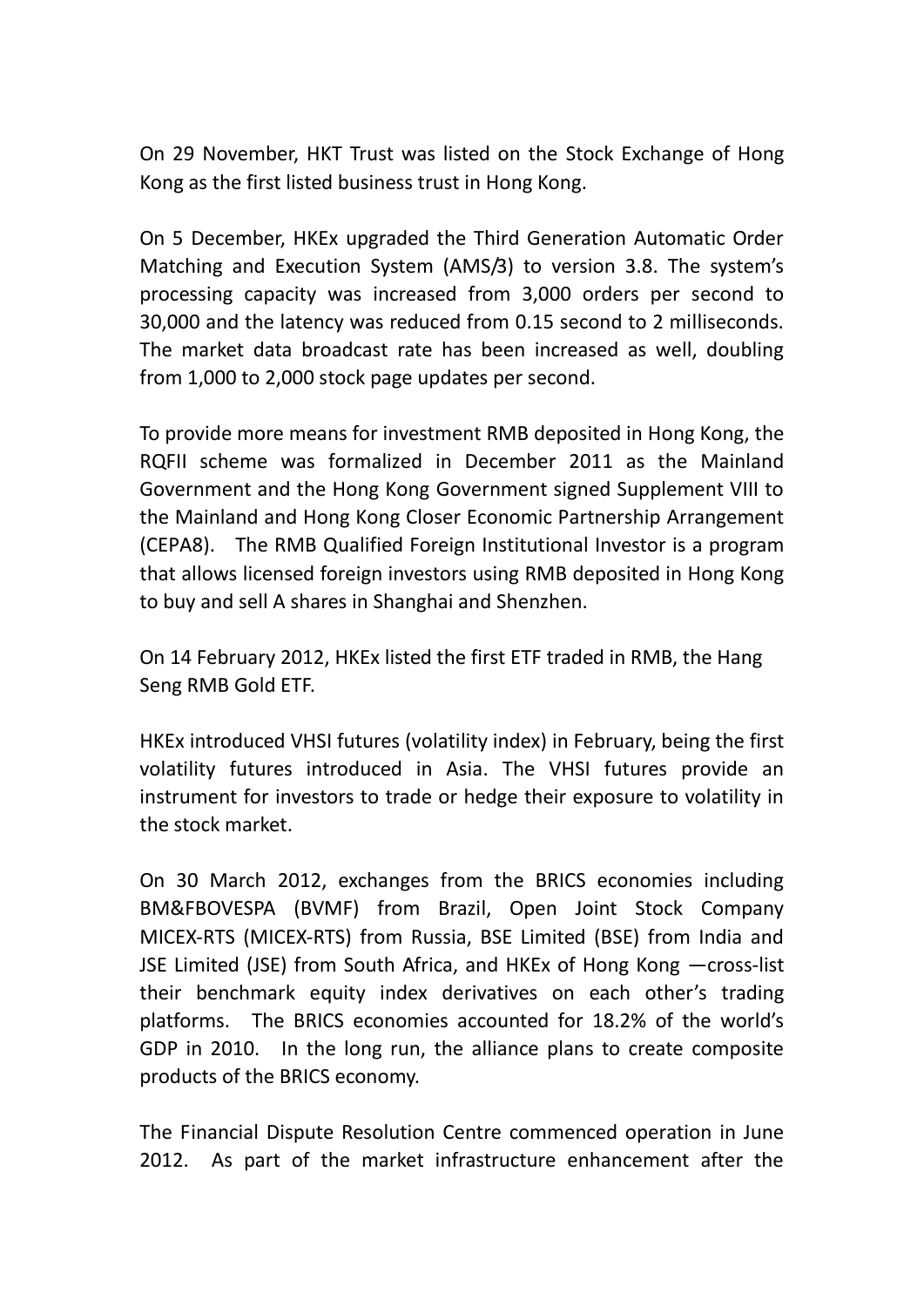Lehman Brothers mini-bond incident, the Hong Kong Government introduced the Financial Dispute Resolution Scheme where all licensed banks and Securities and Futures Commission registered institutions must become members of the scheme. Investors with monetary claims under the amount of HK\$500,000 can apply for mediation at the FDRC where financial institutions must enter into such mediation with the client.

On July 25 2012, London Metal Exchange shareholders vote in favor of acquisition by HKEx with an acquisition price of GDP1,100 million. Asia's growing metals consumption, with China particularly being the major consumer in base metals and LME being the premier exchange for base metals such as copper, the acquisition provides a platform for significant long term growth through the expansion of the LME's business and operations into Asia market by leveraging HKEx's resources, infrastructure and network in the region.

In expanding the RMB product range of HKEx, On 17 September 2012, RMB currency futures contract trading started. It is the world's first deliverable RMB currency futures contract ever listed.

On 29 October 2012, the first "dual counter" stock was traded in Hong Kong. Hopewell Highway Infrastructure Limited shares being traded in HK dollars and RMB at different counters.

30 October 2012, China Exchanges Services Company launches. It is a joint venture among Hong Kong Exchanges and Clearing Limited (HKEx), Shanghai Stock Exchange (SHSE) and Shenzhen Stock Exchange (SZSE) for the development and franchising index-linked and other equity derivatives; compilation of cross-border indices based on products traded on the three markets.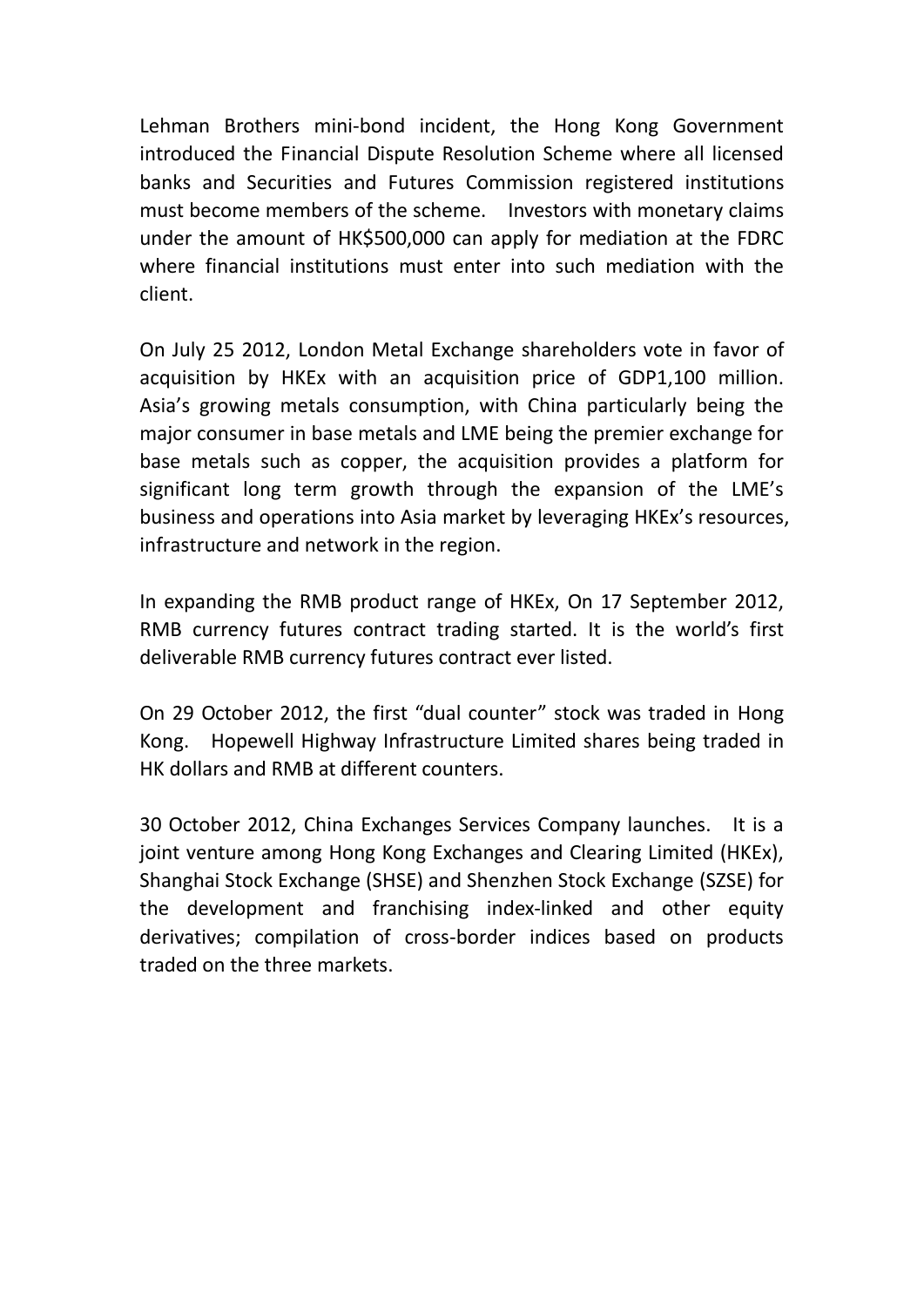# **Prospects**

## **RMB Offshore Center**

Hong Kong continues its development and strengthens its position as "the" RMB offshore centre by expanding the range of RMB products traded in Hong Kong including issuing more RMB bonds. It is expected the RQFII quota will increase. As there become more avenues for offshore RMB to invest through the Hong Kong platform, it is expected that RMB deposited in other parts of Asia, as a result of trade surplus with China, will be attracted to Hong Kong.

## **Asset Management Center**

Development into an asset management centre will be one of the main focuses of Hong Kong. As described earlier in this paper, the market has widened its product range by introducing products of different currencies (HK\$ and RMB), different markets (BRICS, LME) and different class (Volatility index, currency futures). The government is in the process of changing legislation (tax law) to accommodate Islamic products.

# **Improve market infrastructure**

The HKEx launches the "Orion" project, which is a HK\$3 billion (over US\$384 million) project to revolutionize IT infrastructure. The implementation of the new infrastructure will be in stages over 3 years. Upgrade in infrastructure includes: 1) improve network by higher bandwidth to support future market growth. 2) Data Centre owned and operated by HKEx. 3) Hosting Services which provides low latency access to HKEx platforms.

Improvement in Securities platform includes: 1) Lower latency and higher capacity for future growth. The trading system's order processing capacity has been increased by about 10-fold to 30,000 orders per second, which can be further scaled up to at least 150,000 orders per second. In addition, trading system latency has been reduced to 2 milliseconds on an average trading day, about 70 times faster than before. 2) HKEx anticipates (Next generation market data system) the NGMDS will reduce market data latency to 100 microseconds from the current level of about 100 milliseconds. The NGMDS is targeted to be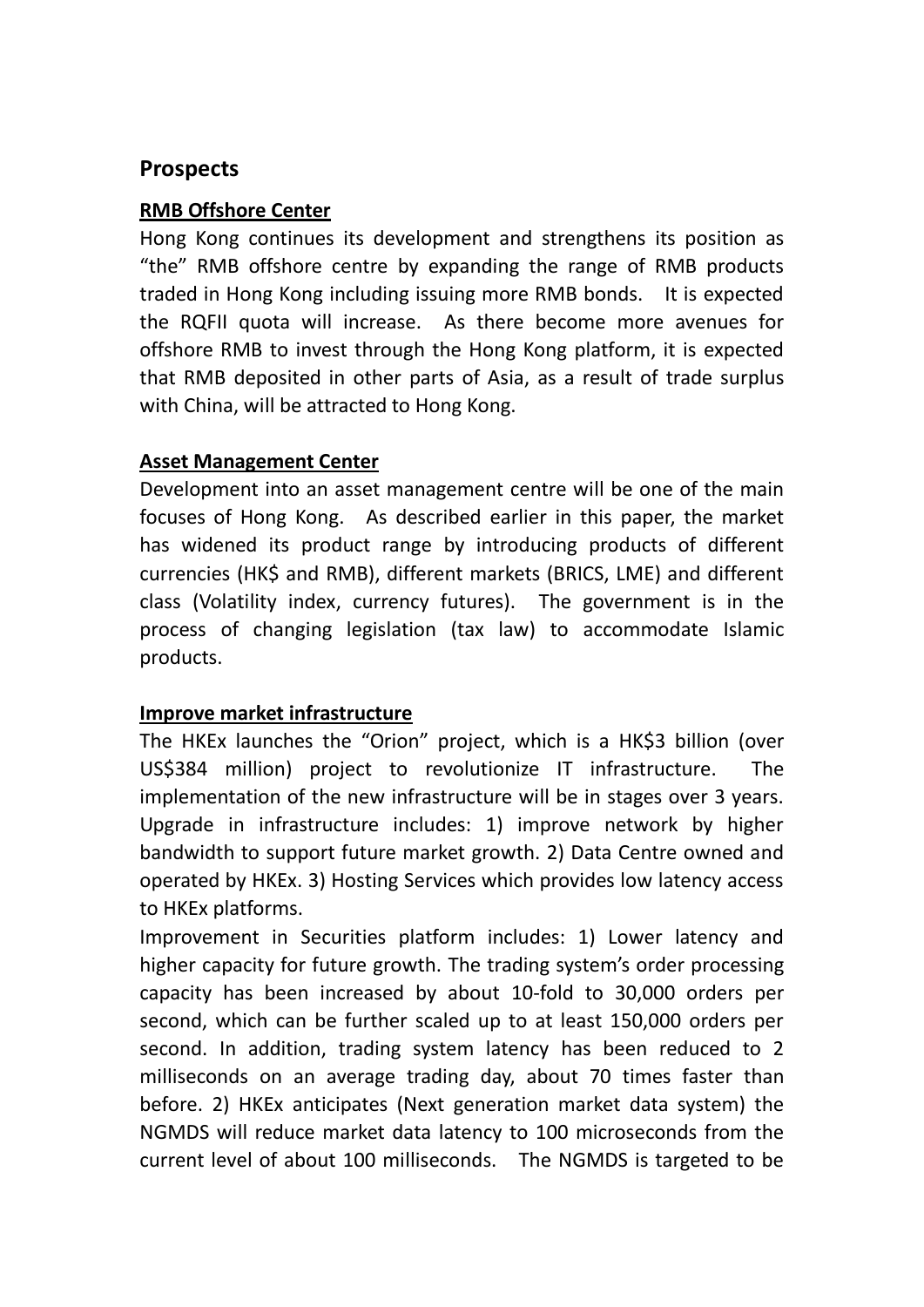rolled out by mid-2013 for securities market and by late 2013 for the derivatives market.

## **After-Hours Trading**

The HKEx is preparing to introduce after-hours trading for Hang Seng Index futures and Gold Futures**.** The additional session will be from 5:00pm to 11:00pm HK time, which will cover most of the European time zone. It is hotly debated by local brokers whether the introduction of after-hours trading is beneficial to the market as a whole considering the extra resources and potential risks involved.

## **Market expansion**

Establishment of Financial Services Development Council is an initiative by the government to have a central body to coordinate the overall development of the financial industry which includes securities, banking and insurance.

Synergy between HKEx and LME is expected after the completion of acquisition. Although trading in financial futures is successful in Hong Kong, Hong Kong lacks the interest and experience in commodities futures trading. Through the acquisition, HKEx will have more opportunity in the involvement of commodities trading operations. On the other hand, LME will gain easier access to the Asian market.

Although each of Hong Kong, Shanghai and Shenzhen has its own flagship index, China Exchanges Services Company jointly owned by the three exchanges may ultimately develop an index representing Greater China economy.

Following the success of introducing companies such as Prada SpA, Coach Inc, Glencore International Plc and Kazakhmys PLC, HKEx continues its effort to position itself as Asia's leading listing venue for natural resources companies and luxury goods companies along as the premier international market for listing China's Mainland enterprises.

To support with the Hong Kong Monetary Authority (HKMA) and the Securities and Futures Commission regulatory regime for Hong Kong's over-the-counter (OTC) derivatives market, which required centralized